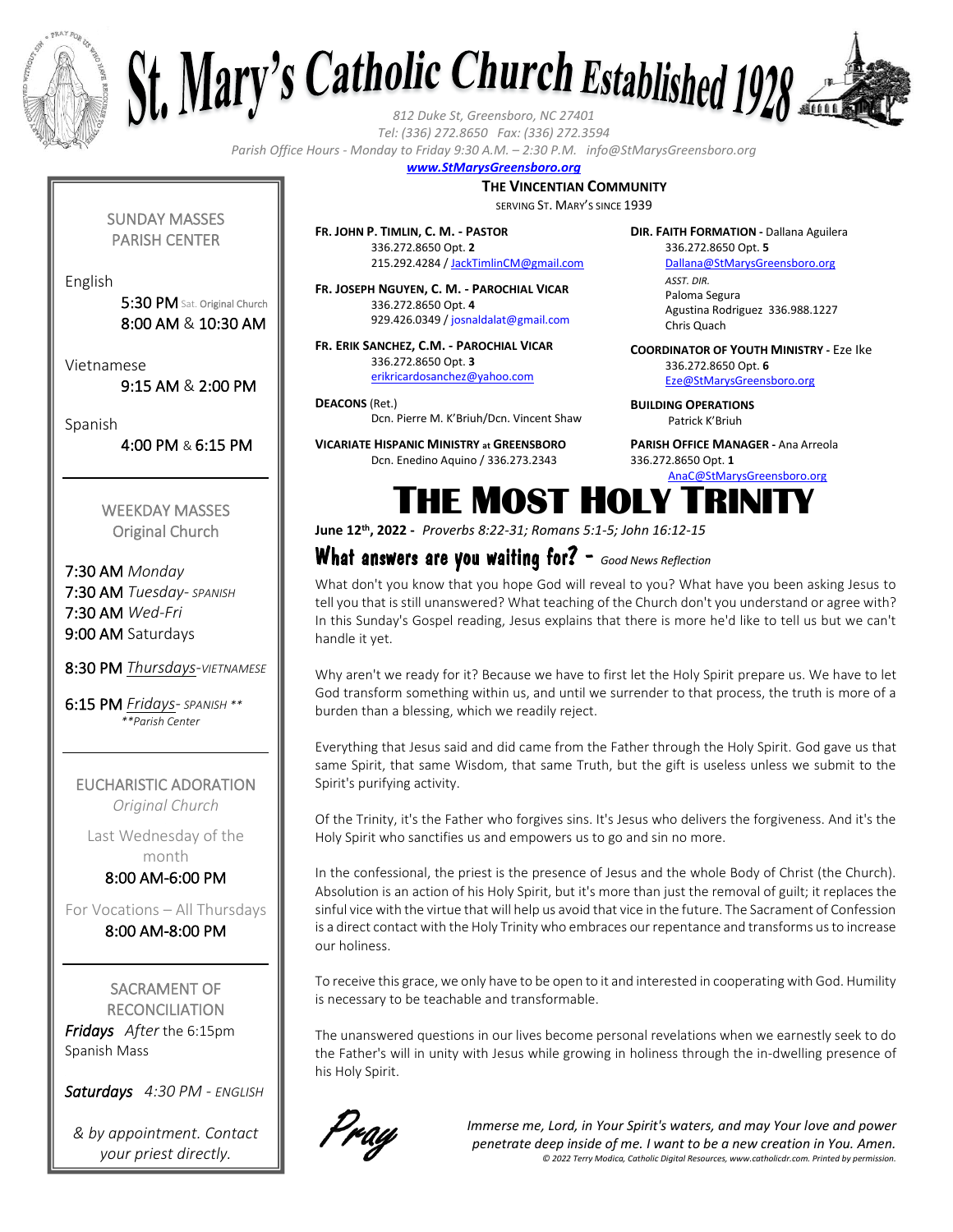**Monday, June 13** Saint Anthony of Padua, Priest and Doctor of the Church white (Eleventh Week in Ordinary Time), Memorial 1 Kgs 21:1-16/Mt 5:38-42

**Tuesday, June 14** *Weekday 1 Kgs 21:17-29/Mt 5:43-48*

**Wednesday, June 15** *Weekday 2 Kgs 2:1, 6-14/Mt 6:1-6, 16-18*

**Thursday, June 16** *Weekday Sir 48:1-14/Mt 6:7-15*

**Friday, June 17** *Weekday* 2 Kgs 11:1-4, 9-18, 20/Mt 6 *23*

**Saturday, June 18** *Weekday [BVM] 2 Chr 24:17-25/Mt 6:24-34*

**Sunday, June 19** USA: THE MOST HOLY B AND BLOOD OF CHRIST (Corpus Christi), Solemnity Gn 14:18-20/1 Cor 11:23-2 9:11b-17

# PRAYER REQUESTS



*We ask the charity of your prayers for the following members and friends of our parish who are ill*

Ann Abplanalp Adelina Castro Ana Lopez Ardelia Matthews Ashley Moore Betty McKinney Br. William Stover, C.M. Carol Ann Givens Catherine Shaw Claude Anderson Dcn. Vince Shaw

Edward Butler Florine Stafford Fr. Daniel Kramer C.M. Gabrielle Parker Gus Reid Gwen Drummer Lawrence Harris Harry McNeill Isabel Castro Jan M. Antoniewicz Jeronimo Lopez John Garrett

Joseph Nguyen Anh Tuan Joyce Penn Luis Carlos Castaño Marie Isley Mary Ann Coleman Mary Scotton Mary Stephen English Michael Cel Kmok Niko Castro Oscar Lopez Roberta Stover

Rose Simpson Ruth White Shalonda Williams Sharon Pauling Sherry Ross Stephanie Alcazar Stephanie Argiro Susana Lopez Terry Bradshaw Y Blom Marcella

MASS INTENTIONS

| $5:19-$      |  | June 12            | 5:30 PM<br>8:00 AM<br>10:30 AM<br>$4:00 \text{ PM}$<br>6:15 PM | CAMM<br>For the Parishioners of St. Mary's.<br>CAMM<br>Thanks to God for Good Health<br>For the Repose of the Soul of Jose Alfredo Mendoza.<br>Requested by Lidey Mendoza |
|--------------|--|--------------------|----------------------------------------------------------------|---------------------------------------------------------------------------------------------------------------------------------------------------------------------------|
| BODY<br>6/Lk |  | Monday, June 13    | $7:30$ AM                                                      |                                                                                                                                                                           |
|              |  | Tuesday, June 14   | 7:30 AM                                                        |                                                                                                                                                                           |
|              |  | Wednesday, June 15 | $7:30$ AM                                                      | <b>CAMM</b>                                                                                                                                                               |
|              |  | Thursday, June 16  | 7:30 AM                                                        | CAMM                                                                                                                                                                      |
|              |  | Friday, June 17    | $7:30$ AM                                                      |                                                                                                                                                                           |
|              |  |                    | 6:15 PM                                                        | For the Repose of the Souls of Roberto and Carlos<br>Sanchez Castro.                                                                                                      |
|              |  |                    |                                                                |                                                                                                                                                                           |

Saturday, June 18 9:00 AM

# PARISH WEEKLY ANNOUNCEMENTS



PLEASE MARK YOUR CALENDARS. The Diocese of Charlotte will celebrate our *Eucharistic Congress on Friday, August 5th and Saturday, August 6th.* We have rented a bus for transportation to the Congress on June 6th *(more information about that later)*.

Please note, per request by Bishop Jugis, there will be no Masses in the parish on

Saturday, August 6th so that whoever wishes to attend the Congress and the closing Mass can do so. The priests of the parish will be participating in the Congress helping with Confessions and concelebrating the closing Mass.

MISSION COOPERATIVE APPEAL ON JUNE 18 AND 19 2022: Fr. Paul Shirima from the Roman Catholic Diocese of Tanga in Tanzania will join us at all the Masses on June 18th and 19th for the Mission Appeal for the Propagation of the Faith. The Second Collection on June 18th and June 19th will go, through the Diocese of Charlotte, to the Propagation of the Faith. Welcome Fr. Shirima!



**Goal** \$46,969.00 **Donations** \$20,082.35 *Thank you for your generosity!*



#### **NATIONAL VINCENTIAN VOCATION WEBSITE**

Please visit menonamission.net to get information about our news and activities. This project was undertaken as a collaborative effort of the Eastern and Western Provinces. "Men on a Mission" presents a contemporary picture of our young men in formation, along with information on the ministries and local communities of our provinces. It also provides resources on discernment and other related matters.



*Congratulations to all our young people who had the Sacrament of Confirmation conferred on them this past Tuesday.*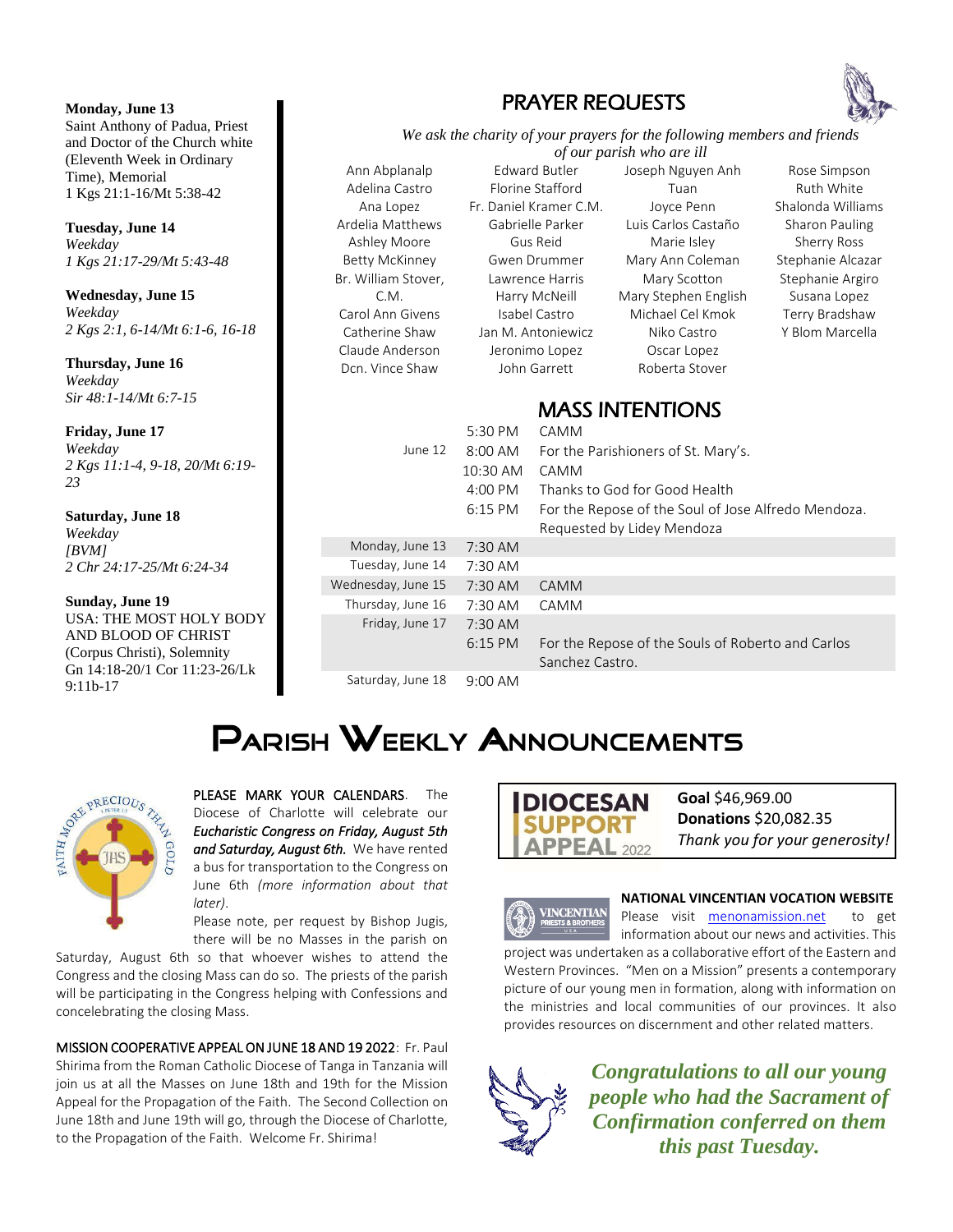# *St. Mary's Social Outreach*

*INCONTRIST 2003* is committed to *help with rent, utilities (electricity, heat, and water), and prescription* areas. This committee is composed of all St. Mary's cultural groups under the direction of Mr. Chris Fombin, please call Ana, our Office Manager at 336- 272-8650 from 9:30 a.m. - 2:30 p.m. to set up a confidential appointment. If you wish to make a donation to this program, please write a check to: "The Congregation of the Mission of St.

Vincent de Paul in Germantown" Donations are always needed!

## **MARRIAGE ANNULMENTS**

We have an Advocate for the Diocese of Charlotte Marriage Tribunal Office, and he is a Parishioner. For help with MARRIAGE ANNULMENTS, please contact Huy (Kevin) Le at (336) 848-5433 or HQLe@rcdoc.org*.*



**BAPTISMAL REQUIREMENTS** You can also find the baptismal requirements at

https://stmarysgreensboro.org/sacrements/

(newborns-6 years of age)

- 1. REGISTRATION. The family must be registered -form on file- in St. Mary's for no less than 2 months before the Baptism takes place.
	- If parents are registered somewhere else, they must present a Letter of Permission from their pastor in order for the child to be baptized here.
- 2. PRE-BAPTISMAL TALK. The Parents and godparents (sponsors) must have attended a pre-baptismal talk before the date of baptism.
- 3. SPONSORS. Sponsors must be registered at a Catholic Parish, be practicing Catholics, and must have received the Sacraments of Baptism, First Holy Communion, and Confirmation. If any of the Sponsors are living together as a couple, he/she must have been married in the Roman Catholic Church.
- 4. **DOCUMENTS.** Bring COPIES of:
	- Child's Birth Certificate
	- Pre-Baptismal Talk Certificate (Parents & Sponsors)
- Sponsor's Sacramental Certificates
	- o Baptism, First Communion & Confirmation (or Marriage in case he/she is living with a significant other)

### **IMPORTANT.... DOCUMENT REQUESTS TO ST. MARY'S**

*Do you need a Sponsor Certificate/letter for either Baptism or Confirmation, a letter for Immigration, Membership, any type of Recommendation letter, or document?* We must have your registration/census ON FILE for at least 2 months prior to your request.

## **FAITH FORMATION REGISTRATIONS 2022-2023**

Faith Formation registrations are now being processed. Registrations will close the end of June or before if the groups reach their maximum capacity.

In order to register your child, you must:

- Be registered members of St. Mary's Church *for at- least two months prior* to choosing any faith formation program.
- Bring copy of Birth Certificate
- Bring copies of all sacraments received.
- Pay fee of \$30 per child.

All registrations will be handled by the Faith Formation office, during office hours Monday, Wednesday, and Friday from 8 am to 1 pm. *For more information or questions please contact Mrs. Dallana Aguilera, Director of Faith Formation at 336-272-8650 option 5, or at Dallana@StMarysGreensboro.org*



## **HOW TO BECOME A** *REGISTERED MEMBER*

**OF ST MARY'S?** To all families and to all 21 year-old future members, please stop by the office to talk directly to Ana and fill out the registration/census form. There is no cost to become a member.

# **OUR FAITH COMMUNITIES**

# ENGLISH-SPEAKING COMMUNITY

*\*Schedule subject to change, please contact your coordinator directly*

*MONDAYS* **Youth Group,** 5:30 PM -7:30 PM, Parish Center, classroom 6.

*THURSDAYS* **Youth Group,** 5:30 PM -7:30 PM, Parish Center, classroom 6.

# NAMESE **C**OMMUNITY

*\*Schedule subject to change, please contact your coordinator directly*

*MONDAYS* **Bible Sharing: Living the Good News,** 8:30 PM -10:00 PM, Parish Center, classrooms 3 & 4.

### READERS & ALTAR SERVERS – Children

Parents who would like to have their children become:

- Readers, please contact Hai Tran
- Altar Servers, please contact Tien Pham

You may also contact the catechists, or youth leaders to sign up for training.

# atino **C**ommunity

*\*Schedule subject to change, please contact your coordinator directly*

- *MONDAYS* **Altar Servers,** 7:00 PM 9:00 PM, Parish Center, classroom 7 & 8. *Second and fourth Mondays of the month. WEDNESDAYS* **Rosa Mística,** 6:00 – 7:45pm, Original Church,
- *Second Wednesday of the month*.
- *THURSDAYS* **Bible Study**, 7:00-9:00PM, Parish Center, Cry Room.
- *FRIDAYS* **Charismatic Group**, 7:15 9:00pm, Original Church.

PRE-BAPTISMAL TALK St. Mary's (free) pre-baptismal talk in Spanish will take place on **Sunday, June 12<sup>th</sup>, after the 6:15 p.m.** *Mass*. in the Parish Center. Pick up a packet with all the information requested to celebrate the sacrament at St. Mary's. *For more information, please call Raul and Esmeralda Andrade at 336-482- 6169.*